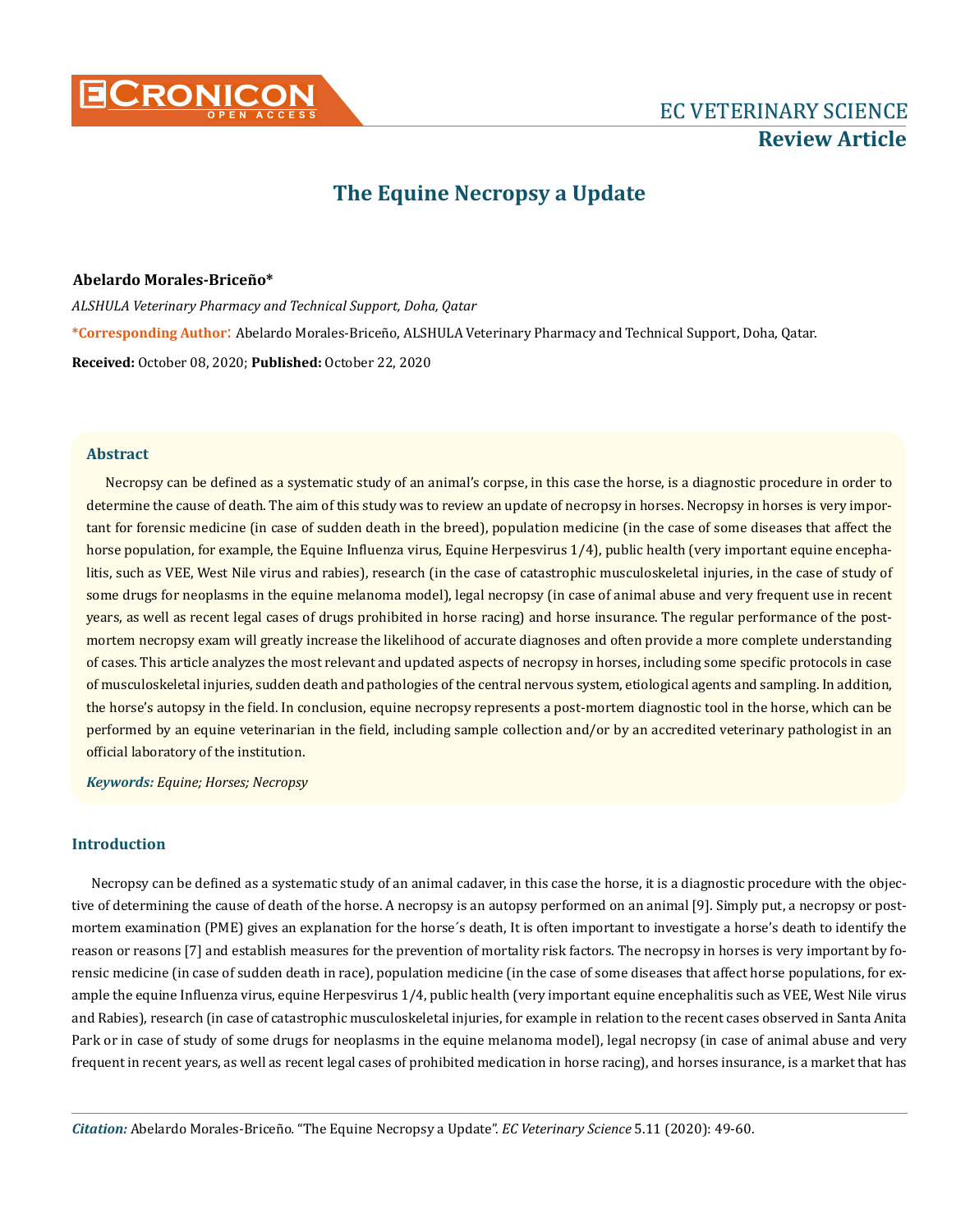50

grown in recent years given the costs and market that demands trained pathologists with experience in equines. A recently online survey with 33 participants (equine veterinarians 70% and students 30%) available at https://docs.google.com/forms/d/1QfVSlLZl\_RC4SMgO-0SU4NbYwXFViM7chvedmauXI0U/edit#responses in March 2020 from 15 countries (Bahrain, Brazil, Chile, India, Indonesia, Iran, Italy, Jordan, Nicaragua, Pakistan, Palestine, Russia, Spain, United State of America and Venezuela). 49% of the participants answered that they have experience in horse necropsies while 51% have no experience in horse necropsies. One of the questions in the survey you motivate yourself to include in your vet services the equine necropsy service 94% affirmed that yes, 6% answered that they were not interested in a horse necropsy service. Being able to conduct an equine field necropsy in a safe and proficient manner is a helpful skill for the equine practitioner [6] and necropsy in the field: an added service in rural veterinary medicine [18]. Use of a systematic process enables the practitioner to develop a familiarity with normal anatomic positioning and tissue appearance such that abnormalities are quickly identified [6], additionally, they are usually useful in the veterinarian-trainer-owner relationship to quickly identify the cause of death of a horse at a given time. This interesting information about the need for training pathologists in the area of equine veterinary pathology and for practicing veterinarians in equines who can offer a field necropsy service in some countries. The aspects required to develop this service comprise: basic training of the rural veterinarian or field in terms of identification and description macroscopic lesions (macropathology), in order of being able to relate it to the clinical presentation of the disease [18]. Therefore, the following is necessary: 1. Continuous training for veterinarians already licensed in Comparative Applied Veterinary Pathology, Applied Veterinary Pathology, Supply Macropathology or Veterinary Pathology of the Reproduction, all of them offered subjects in some postgraduate courses (University of Córdoba, Central University of Venezuela), in which the author participate as Professor-Instructor. Other options are continuing education of the American Colleges and Europeans of Veterinary Pathology (ACVP: American College of Veterinary Pathology, ECVP: European College of Veterinary Pathology) [18]. 2. Diagnostic laboratories: it is essential to know the reference laboratories for sending field samples, both official and private, and the requirements for sending such samples. In some cases it is necessary to send samples to international laboratories; therefore, this aspect should be considered. It is necessary to manage and include information on the cost of processing the samples [18]. 3. Training and education of the client (livestock producer): this aspect is essential for the producer understands the need to carry out the necropsy, the costs that this service represents in the field and the analysis of samples in the laboratories, as well as its impact on the farm in terms of prophylactic measures, in addition to the control and prevention of diseases [18]. Recently during the SARS-CoV-2 pandemic, the Davis Thompson Foundation http://www.cldavis.org/ has developed a weekly program of specialized training courses in the area of comparative veterinary pathology that includes horses "Equine Diseases" 12 May 2020, with approved continuing education (CE) credits using the delivery method of seminar/lecture in jurisdictions which recognize AAVSB's RACE approval. In Brazil the Associação Brasileira de Patologia Veterinária-ABPV, develop a Virtual VideoClass Support Program https://abpv.vet.br/programa-de-apoio-virtualproav/"Necropsy in Equine" dictated by the author of this article. Necropsy and sampling gives greater confidence to the breeder, trainer in terms of identification of the mortality problem in the stable and the taking of awareness of prevention measures. American Association of Equine Practitioners (AEEP) in 2009 [20] recommend that all horses that die or are euthanized at a licensed track or training facility undergo a complete necropsy as it is for clinician doing his own necropsies. Sometimes it is not available and to some pathologist It is important to do a necropsy, without being prejudiced by an erroneous, misleading or incomplete history. Necropsy findings should be entered into The Jockey Club Equine Injury Database. For appendicular injuries, the affected limb at the site of the injury should undergo gross dissection (+/- diagnostic imaging, toxicology, histopathology) and appropriate documentation of findings (written description and photography) [20]. National Regulation of Horse Racing in Venezuela in the article 306: establishes a necropsy to be carried out on each of the deceased horses by an official veterinary pathologist accredited in the Venezuelans National Institute of Racetracks. (http://www.coproca.org/FINAL/RNC.pdf). The necropsy report should include identification of the affected anatomical structure(s) including a description of gross lesions found in bones, joints, ligaments, tendons, skin and blood vessels [1]. For non-appendicular conditions, reasonable effort should be made to determine and document the cause of death. For sudden death occurring during or immediately after a race, the cardiovascular and respiratory systems warrant as comprehensive an examination as is possible. For race-related fatalities, a 'best practice' inquest protocol is recommended that incorporates ante-mortem information (examples include: interviews with personnel relevant to the horse and/or the incident, exercise history, race replay video, medical history) and post-mortem findings. Ante- or immediately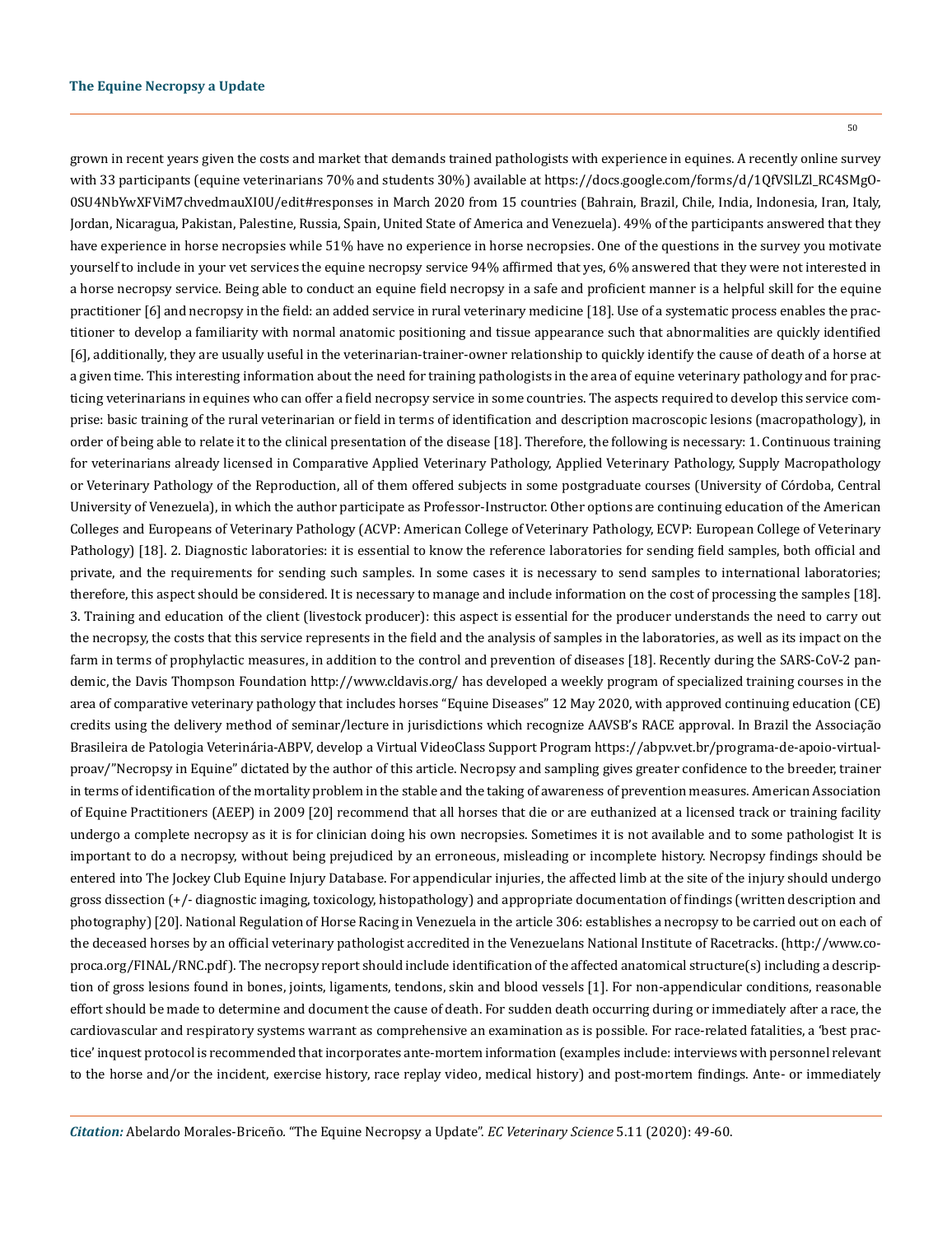post-mortem blood samples (and urine, when available) should be collected, maintained under chain of custody protocols, and submitted to the official racing laboratory. In the last 10 years veterinary pathologists in the equine area have developed some specific necropsy protocols and sampling for some specific pathologies presented by the horse [20], should always consider the chain of custody and all the legal aspects that can lead to a lawsuit for the collected samples. The aim of this study was a review an update of necropsy in horses.

**The equine necropsy:** Regular performance of post-mortem necropsy examination will greatly increase the likelihood of accurate diagnoses and often provides a more thorough case understanding. Necropsy findings can also be helpful for elucidating the severity of disease to owners who need further validation of their decision to euthanize [21]. There are multiple procedures involved in a necropsy [7]. The autopsy technique will vary depending on personal and institutional preference but, in all instances, a systematic examination of all visceral organs, including the brain, must be performed [4]. For a better understanding, we will describe the systematic necropsy in the horse step for step.

**History:** (Anamnesis): medical data, convalescence time, therapeutics (treatment) and evolution. Presumptive clinical diagnosis. Productive history of the farm (Reproductive data, abortions, perinatal death), feeding, management aspects. Population, vaccine and deworming plan, quarantine and environmental and other relevant health aspects. Never perform an necropsy without a medical history is a risk for health, many diseases have zoonotic potential.

**Position**: All animals are placed on their left side with the dissector facing the animal's abdomen in horse: Right lateral decubitus (colic) [7,8], is recommended for anatomical observation during the necropsy and sampling process in horses. Orientation of necropsy depends on clinical history and taking samples.

**External examination:** Following external examination, including natural orifices, eyes, and limb and joint palpation, the lymph nodes, nerves, and most vessels are examined when exposed [9], is important to detail wounds, traumatic wounds and surgical wounds. Bloody nasal discharge (epistaxis), clear nasal and/or oral fluid or froth discharge, rectal or vaginal prolapse, pseudoicterus of horses, injection sites is very important in horse racing.

**The time of death:** Post-mortem changes are irreversible in a corpse and in many cases can limit necropsy and sampling.

**Rigor mortis:** The stiffening after death, is best related to the body temperature and the metabolic activity at the time of death [9]. In cases of death occurs during a high fever disease, rigor can occur almost simultaneously with death. Rigor mortis also occurs rapidly in animals that are excited or severely stressed just before death, occurs frequently in horses that present sudden death during training or competitions. The opposite is true for animals that are moribund or cachectic for a long period before death for example in cases of Equine Infectious Anemia and in cases of chronic laminitis; rigor may not occur for hours, if it occurs at all, and when it does, it may not be easily noticeable [9].

**Algor mortis:** The corpse takes the environment temperature, if we are in a northern country the temperature decreases and if we are in a country in the Middle East the temperature will increase. *Autolysis*: is produced by the activation of lysosomal enzymes at the cellular cytoplasm level, and it gives a purple or green appearance to the tissues. Autolysis is a limitation for the taking of samples.

**Livor mortis**: It is due to the effect of gravity, the blood is concentrated in the most ventral regions of the corpse.

**Tympanization:** Corresponds to the exacerbated production of gas by the microbial flora in the cecum and colon of the horse. The environment (temperature and humidity), for example in the Middle East and Siberia, can influence post-mortem changes by accelerating or retarding, as well as some conditions such as sudden death during exercise and endotoxemia.

*Citation:* Abelardo Morales-Briceño*.* "The Equine Necropsy a Update". *EC Veterinary Science* 5.11 (2020): 49-60.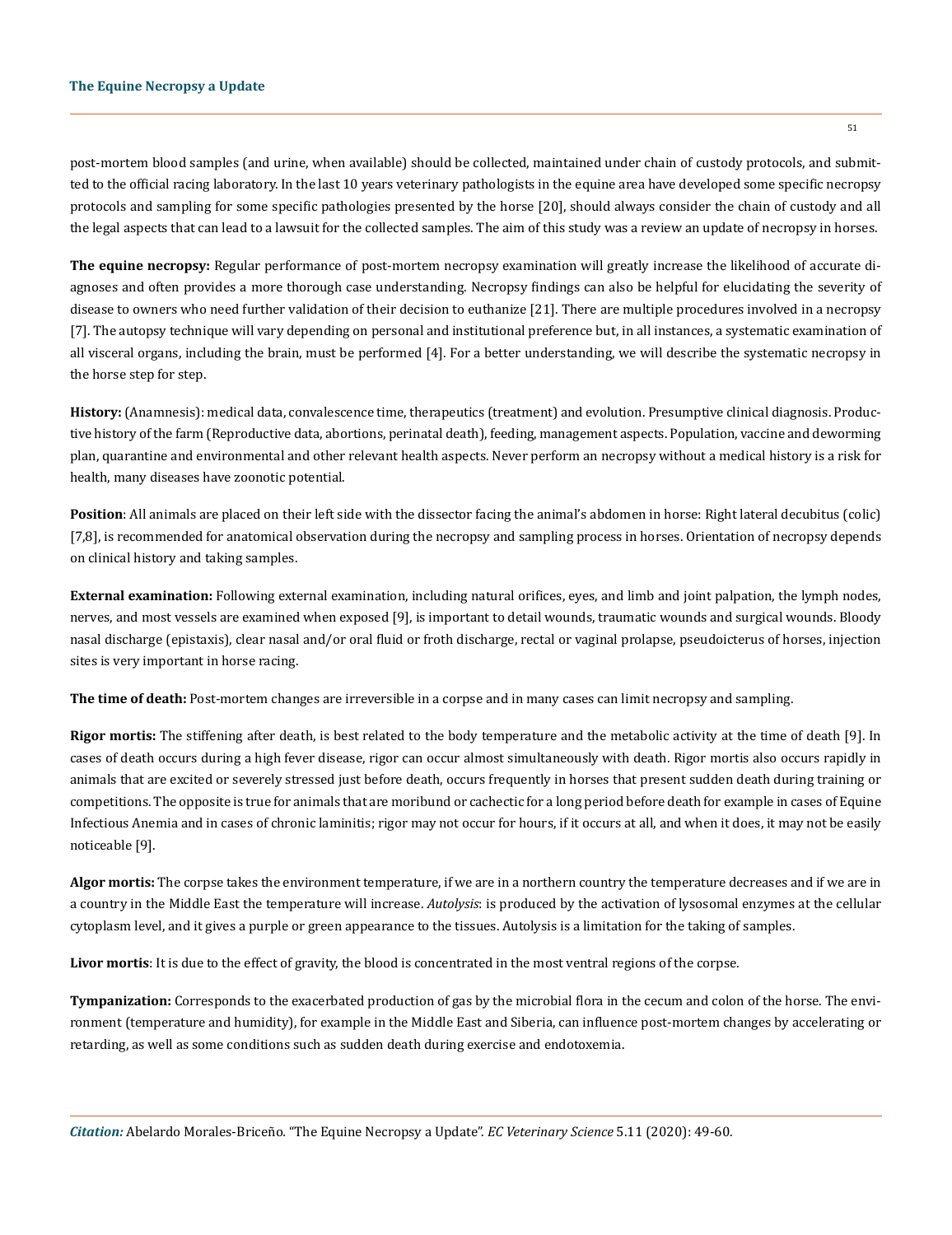**Skinned:** Separation of the skin from the subcutaneous tissue. After an initial stab incision into the right axilla, extend skin incision cranially, just to right of midline, to chin and caudally to perineum, just above the genitalia, this incision is made only at the skin level. Reflect skin on right side and completely abduct right limbs by cutting muscular attachments of scapula and freeing femoral head, reflect mamma and testicle separately [9]. The skin and subcutaneous tissue are indicators of a systemic disease such as endotoxic shock.

**Separation of limbs:** Scapula (Sinsarcosis type joint) and freeing femoral head *(*Round Ligament).

Five joints are routinely checked, in the order given, in the necropsy of horses [9], consider a greater emphasis on catastrophic musculoskeletal injuries in competition horses. These are representative and easily accessible during equine necropsy.

- Right hip.
- Right and left stifle.
- Right shoulder.
- Atlanto-occipital.
- Right and left hock in young animals.

The recommendation is to check all the synovial joints to rule out pre-existing injuries. In a diagnostic pathologist's guide to carpal disease in racehorses [5]: the equine carpus incorporates 3 joints from proximal to distal: the antebrachiocarpal (radiocarpal, middle carpal, and carpometacarpal joints. Before or during the necropsy we can use diagnostic tools such as X-rays, computed tomography and magnetic resonance imaging. Carpal bones comprise 7 - 9 cuboidal bones that include, from medial to lateral: the radial (Cr), intermediate (Ci), ulnar (Cu), and accessory (Ca) carpal bones forming the proximal row of carpal bones; and the second (C2), third (C3), and fourth (C4) carpal bones forming the distal row, with the first carpal bone reported in 25 - 50% of horses, and the fifth carpal bone rarely present (1 - 3%) [5]. C3 is the largest of the 3 bones in the distal row and is "L" shaped with 3 distinct regions: the palmar portion that is rarely injured, and the dorsal portion that is divided by a distinct sagittal ridge into radial (medial) and intermediate (lateral) facets, which are frequently injured in racehorses [5]. Despite their relatively small size, inspection of these intercarpal ligaments is imperative because lesions, including avulsion fractures, and degeneration or partial to complete ligamentous tears, are reported as significant sources of carpal lameness and instability, and are often concurrent with carpal osteochondral "chip" and bi-articular "slab" fractures. In our experience, the CMC joint is difficult to disarticulate for gross examination, and unless indicated in the history, is not often disarticulated during routine postmortem examination [5], consider arthrocentesis points and septic arthritis in some cases. In young foals (i.e. < 2 mo of age), cuboidal bones of the carpus are incompletely ossified and thus are inherently susceptible to injury [5]. Although the degree of ossification at birth varies among foals, neonatal carpal bones typically have a rounded appearance with thick radiolucent spaces that represent hyaline cartilage surrounding ossification centers of the carpal bones [5]. Ossification is often incomplete, is best seen on a dorsopalmar radiograph, and can be difficult to discern grossly or histologically in demineralized specimens. In addition to leading to disrupting growth plates or increasing loads on joints, incomplete ossification of the cuboidal bones is one cause of angular limb deformities [5]. Angular limb deformities are common, with one study of neonatal Thoroughbred foals reporting only 2 of 67 (3%) carpi having straight conformation and valgus angular deviations up to 4° considered normal [5], but we have also observed it in other breeds such as the Arab, American Quarter-Horse and especially in donkeys. Osteochondrosis is a well-documented equine developmental bone disease at multiple predisposed sites as a result of endochondral ossification [5]. As mentioned above, osteochondromata are cartilaginous exostoses characterized by a radiolucent hyaline cartilage cap overlying endochondral bone that communicates with the medullary cavity of the parent bone. Septic arthrosynovitis or tenosynovitis of the carpal region can arise from hematogenous spread or introduction of bacteria into the joint or synovial sheath through a penetrating wound or iatrogenic injections and surgical procedures [5]. Most common isolates comprised

*Citation:* Abelardo Morales-Briceño*.* "The Equine Necropsy a Update". *EC Veterinary Science* 5.11 (2020): 49-60.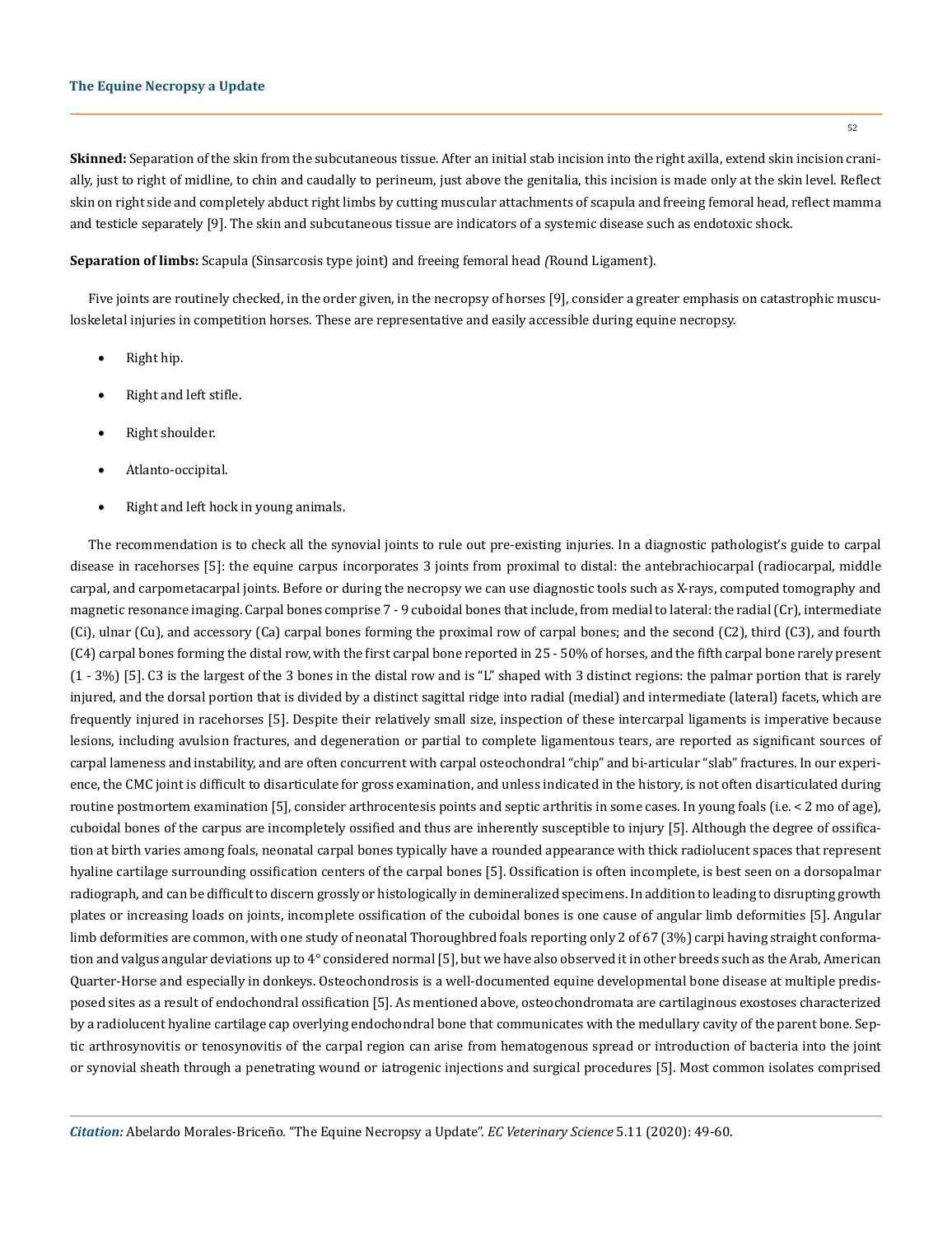gram-positive bacteria (e.g. nonhemolytic and hemolytic *Staphylococcus* spp., beta-hemolytic and non-beta-hemolytic *Streptococcus* spp.) and gram-negative bacteria (e.g. *Enterobacteriaceae* family, *Escherichia coli*, and *Pseudomonas* spp.) with no bacteria isolated in 27% of cultures [5].Typical postmortem changes to intrasynovial structures include diffuse synovial hyperplasia and hyperemia, often with mats or strands of fibrin packed into synovial recesses, adhering to, or spanning the cartilage and synovial membranes [5]. Articular cartilage also shows focal-to-diffuse yellowing and thinning, representing degeneration and atrophy, with ulcers and osteomyelitis extending into the subchondral bone. A collaborative initiative developed a standardized grading scheme, based on modified Mankin and OARSI (Osteoarthritis Research Society International) scoring systems, for characterization of macroscopic and microscopic lesions associated with experimental or naturally occurring osteoarthritis in horses [5]. Recently schemes were designed to assess all components of the joint, including lesions identified in the synovium (inflammatory infiltrates; hyperplasia; edema; and fibrosis), cartilage (superficial, partial to full-thickness erosions; fibrillation and fissures; chondrocyte necrosis and loss; chondrone formation; and changes to the extracellular matrix), and subchondral bone (splitting of the osteochondral matrix; subchondral bone disruption and collapse; and subchondral bone remodeling) [5].In conjunction with degenerative osteoarthritis, osteochondral fragmentation (i.e. fracture) of the equine carpus results from naturally occurring, repetitive impact trauma associated with racing and training [5].

**Opening of cavities**: Remove the ribs by cutting with rib cutters or saw, first close to the sternum, then several inches from the vertebrae and check the presence and position of all organs [9], the cut must avoid directly affecting the abdominal viscera. In foals you can do it dorsal decubitus. Arrange the GI tract to display all of the parts before removal, in the horse, place cecum dorsocranially, small colon on left thigh, large colon cranially, and small intestine over right flank [9]. Examine but leave the pancreas attached to the duodenum or the root of mesentery, always requires inspection in cases of equine metabolic syndrome, as well as some neoplasms. Before any visceral organs are removed from the peritoneal cavity, look for abnormal vessels (shunts) to or from the liver or intestine and especially leading to the caudal vena cava [9], can be seen in foals with congenital abnormalities and check the presence and position of all organs in the abdominal cavity. The small intestine is pulled ventrally towards the prosector while cutting the mesenteric attachments close to the bowel and properly inspecting the gut as it is cut free [9], at this point you can perform the sampling, also identify gastrointestinal accidents. The large bowel of the horse is removed by pulling it further over the back while using blunt finger dissection to release it from its dorsal attachments and by finger stripping the major mesenteric vessels free while doing so, at this point you can perform the sample collection, also identify gastrointestinal accidents and neoplasms such as lipomas and liposarcomas, also intestinal adhesions. Always consider lay GI tract in relative order esophagus, stomach, small and large intestine, to be opened later as the last major procedure of the necropsy to prevent fecal contamination of the tissues and instruments [9]. To check the GI tract, cut along the greater curvature of stomach, for stomach, and representative lengths of duodenum, jejunum, and ileum for review, open ileo-cecal orifice and cecum, large and small colon, and rectum, incise major vessels when exposed [9], can use the enterotome.

**Equine gastric ulcer syndrome:** Gastric lesions (inflammatory, erosive, and ulcerative) can be classified according to their evolution over time: acute gastritis, chronic gastritis; according to the severity of the chronic erosive gastritis lesion, chronic ulcerative gastritis. In 2003 Merritt [11] established a specific gastroendoscopic classification system for the evaluation of the gastric mucosa in the horse, which is described below: Grade 0: Intact epithelium, without signs of hyperemia, hyperkeratosis, Grade 1: Mucosa intact but with areas of hyperemia and/or hyperkeratosis, Grade 2: Small multifocal erosions or ulcers, Grade 3: Large multifocal ulcers, with extensive regions of erosion, Grade 4: Extensive ulcers with exposure areas of the submucosa. The European College of Equine Internal Medicine Consensus Statement-Equine Gastric Ulcer Syndrome in Adult Horses [22], the committee recognizes that the terminology for EGUS requires clarification and proposes that the nomenclature be: Equine Gastric Ulcer Syndrome (EGUS) as a general all encompassing term to describe erosive and ulcerative diseases of the stomach consistent with the use of the term PUD in man; Equine Squamous Gastric Disease (ESGD) and Equine Glandular Gastric Disease (EGGD) as terms that more specifically describe the affected region anatomically. Within ESGD, both primary and secondary disease is recognized. Primary ESGD, the more common of the 2 forms, occurs in animals with an otherwise normal gastrointestinal tract. In contrast, secondary ESGD occurs in animals with delayed gastric outflow secondary to an underlying

*Citation:* Abelardo Morales-Briceño*.* "The Equine Necropsy a Update". *EC Veterinary Science* 5.11 (2020): 49-60.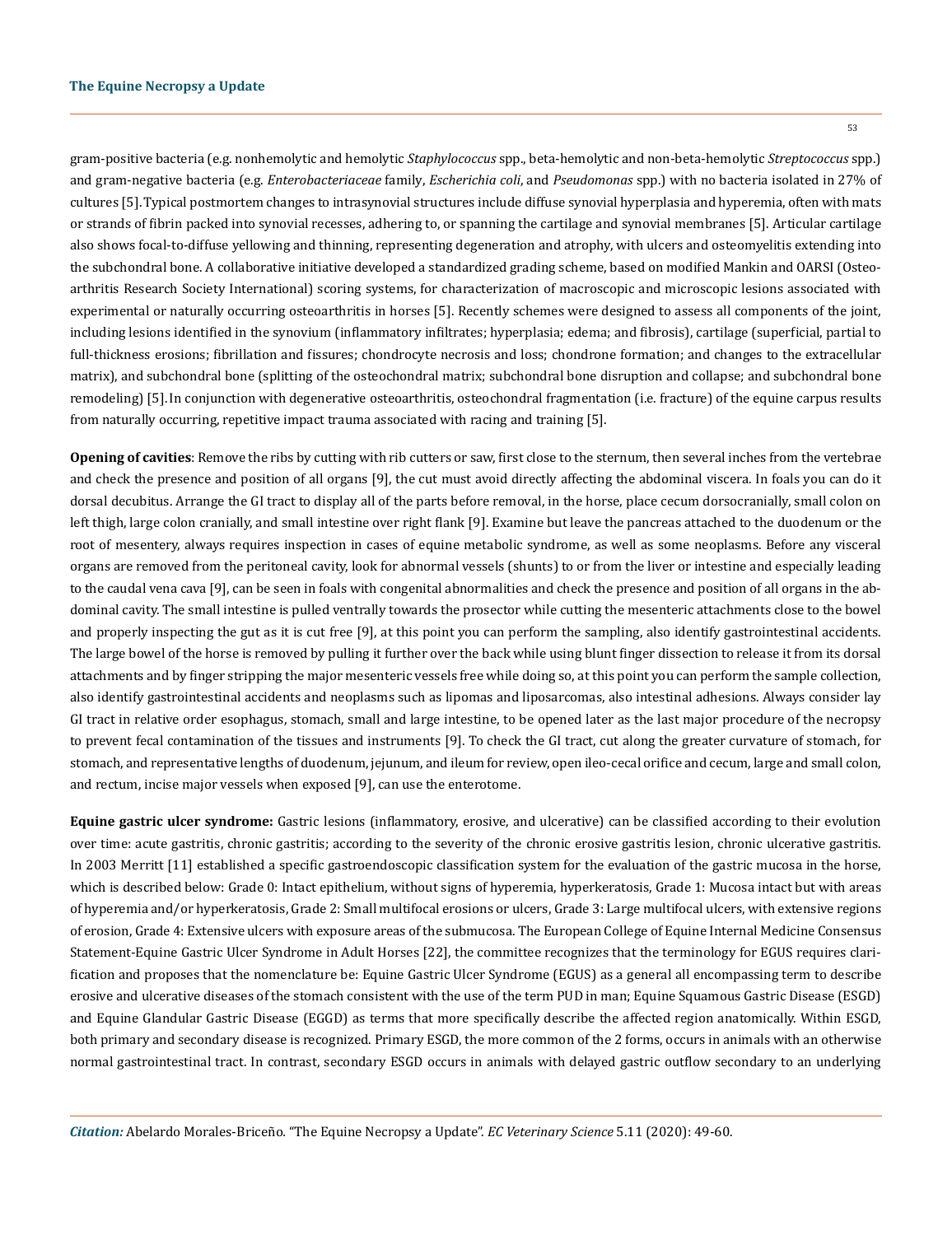abnormality such as pyloric stenosis [22]. The pathophysiology of EGGD remains to be elucidated and as such further subclassification of lesion type is not possible at this time [22]. Instead, the committee recommends the use of descriptive terminology with a clear distinction of the anatomical region affected (cardia, fundus, antrum, or pylorus and the gross appearance of the lesion as well as taking samples from each of the stomach regions. The committee emphasizes that the affected region of the stomach should be clearly identified when communicating research and clinical findings. European College of Equine Internal Medicine Consensus Statement-Equine Gastric Ulcer Syndrome in Adult Horses [22]. However, in our experience, in some cases, the extension and depth of ulcers can affect the squamous region on the margo plicatus border confluent with the glandular region, it is difficult to apply this classification by affected area as we describe in some of our previous articles: Morales A, Bermudez V, De Vera M, Contreras M, Garcia M, Gueneau P. 2006. A multidisciplinary

study of gastric ulcers in Thoroughbreds of Venezuela. Vet Pathol. 45:5, 2006.822; Morales A, Perdigón M, García F, Bermúdez V, Leal L. 2009. Síndrome ulceroso gástrico equino del Hipódromo "La Rinconada" Caracas, Venezuela. *Analecta Veterinaria.* 29, 2. 05-07; Morales A, García F, Bermúdez V. 2010. Detection of *Helicobacter* like`s organisms in Thorough bread horses from Venezuela. Brazilian Journal of Veterinary Pathology*.* Vol. 3 no. 1. 52-55; and Morales A, Méndez A. 2013. Histopathological detection of *Helicobacter* Like Organisms in gastric mucosa of Spanish horses. Intern J Appl Res Vet Med, 11:3. This classification has currently been complemented by our research group since 2005, with a histopathological study using gastric biopsy or in postmortem evaluation using the necropsy technique, as well as molecular for the detection of bacteria of the *Helicobacter* genus and its impact on gastric mucosa. The histological patterns are: Grade 0: Intact epithelium, without signs of hyperemia, hyperkeratosis. histopathology: gastric mucosa without apparent lesions; Grade 1: Intact mucosa but with areas of hyperemia and/or hyperkeratosis, histopathology: hyperemia, congestion, orthokeratotic hyperkeratosis, neutrophilic inflammatory infiltrate; Grade 2: Small multifocal erosions or ulcers, histopathology: focal erosion of the mucosa, mixed neutrophilic and lymphocytic infiltrate; Grade 3: Large multifocal ulcers, with extensive regions of erosion, histopathology: exposure of the submucosa (ulcers), lymphocytic infiltrate; Grade 4: Extensive ulcers with exposure areas of the submucosa, histopathology: exposure of the submucosa (ulcers), lymphocytic infiltrate [15].

**Opening of cavities (Peritoneal cavity: liver, kidney, spleen):** Remove the liver, leaving the diaphragm in place. observe the color and characterize the consistency and texture, make multiple inspection slices into the liver and incise major vessels, we have observed a high incidence of hepatic telangiectasia associated with medication for long periods of anabolic. Remove the spleen, make several inspection slices into spleen. Cut each kidney longitudinally to pelvis, remove kidney capsule, leave each kidney attached to the bladder to allow the ureter to act as a third hand when handling the small slippery tissue, consider papillary necrosis associated with NSAIDs in the horse. Incise the adrenal (9), do not hold the adrenal itself, and note the cortex-medulla-cortex (CMC) ratio, adrenal glands are indicators of death associated with stress in racehorses.

**Opening of cavities (Pelvic cavity):** Open the pelvic cavity by sawing (or using rib cutters) through the pubis to the obturator foramen, then through the ischium, both sides and remove the symphysis [9], some suggest a single cut through both the symphysis and ilial shaft. Cutting close to the bone, remove the pelvic viscera, kidneys with ureters, and bladder, genitalia, and rectum, some tumors may occur in this anatomical region. Check the umbilical arteries that lie alongside the bladder and the omphalo-mesenteric veins from the umbilicus to the liver in newborn animals [9]. Some catastrophic lesions of the base of the pelvis with rupture of the obturator artery in race.

**Opening of cavities (Oral, tongue, cervical and thoracic viscera):** To remove the tongue, cervical and thoracic viscera in masse, cut on the medial side of both mandibles close to the bone [9]. The symphysis may be split, if necessary, for easier removal, especially in the horse. Free the tongue manually (this is difficult in the horse), pull the tongue down and back and cut through the prominent (keratoepihyoid) joint of the hyoid bones on both sides [9]. Continue traction, removing the trachea, esophagus and other soft tissues down the neck, identify the key parathyroid gland in the diagnosis of developmental bone diseases trauma to the teeth, infection, calcium deficiency, deficiencies of vitamins A, C, or D and nutritional secondary hyperparathyroidism. Observe and incise the thyroids and parathyroids. Examine the jugular veins, very is important for being an intravenous injection point in race horses. Cut down the full length of the esophagus, this

*Citation:* Abelardo Morales-Briceño*.* "The Equine Necropsy a Update". *EC Veterinary Science* 5.11 (2020): 49-60.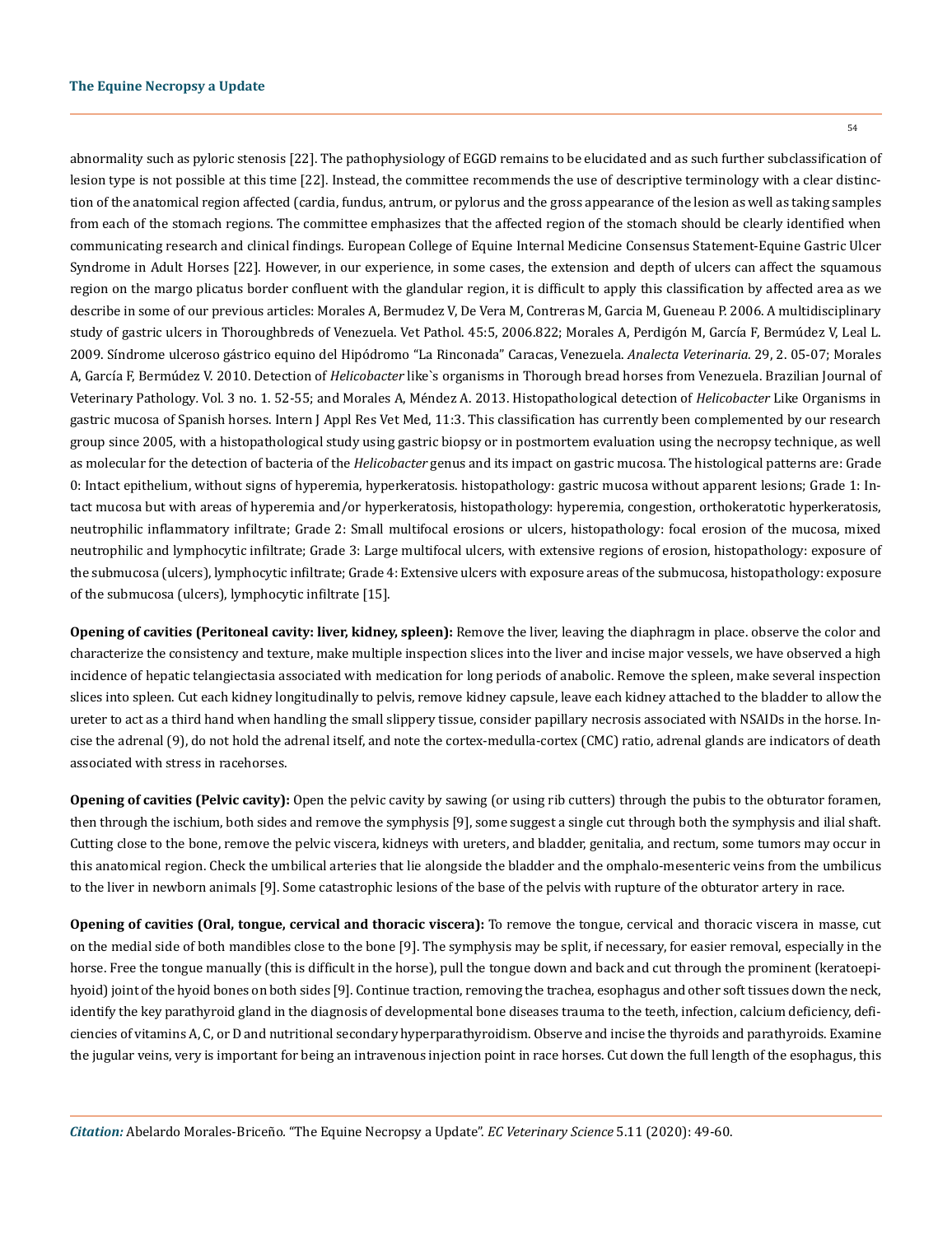55

step is important in cases of partial obstruction of the esophagus, free the esophagus and the aorta from the dorsal caudal mediastinum to allow access to both bronchi [9].

**Opening of cavities (Thoracic cavity):** Leave the heart attached to the lung for best evaluation of the vessels involved and leave the lungs attached to the diaphragm to act as another third hand in pulling the esophagus and trachea tight when cutting down each of them, and down the bronchi [9]. Palpate the lungs gently, can identify at this point chronic obstructive disease, chronic pulmonary fibrosis, foci of pneumonia and neoplasms, including areas of metastasis, cut down the trachea and major bronchi and observe the cut ends of the pulmonary arteries for emboli and incise the tracheobronchial lymph nodes [9]. To cut down and examine the pulmonary arteries, it is best to turn the lungs over and cut from their ventral surfaces, in special cases of sudden death in training and running, an exhaustive examination of the thoracic cavity, lungs and heart should be carried out. In recent years we have worked on some pathological injury patterns in EIPH. Sampling is key in the diagnosis of EIPH, a protocol has been established for taking samples from specific areas of the lung. Equine lung 12 sites sampled from EIPH horses, representing left (L), right (R), dorsal (D), and ventral (V) lung fields, are LV1: Left Ventral Lobe (Craneal), LV2: Left Ventral Lobe (Medium), LV3: Left Ventral Lobe (Caudal), LDL1: Left Dorsal Lobe (Craneal), LDL2: Left Dorsal Lobe (Medium), LDL3: Left Dorsal Lobe (Caudal), RVL1: Right Ventral Lobe (Craneal), RVL2: Right Ventral Lobe (Medium), RVL3: Right Ventral Lobe (Caudal), RDL1: Right Dorsal Lobe (Craneal), RDL2: Right Dorsal Lobe (Medium), and RDL3: Right Dorsal Lobe (Caudal) [10,14,16,17,19,23]. This sampling of each lung region is accompanied by a histological study, from grade 0 or normal to severe grade 3. Necropsy results in some cases were severe massive hemothorax, foolwong rupture of the segmental bronchial arteries, with associated edema, pulmonary congestion and hemorrhage petechial to equimotic in many cases confluent [10,14,16,19] and subserosal petechial hemorrhages were observed in the dorso-caudal lung lobes associated with EIPH. These histopathological lesions generally showed severe congestion, marked interstitial edema, and acute pulmonary hemorrhage due to rupture of focal bronchial arterioles, including red blood spilled, is possible to observe areas of pulmonary emphysema and EIPH [14,16,19], these findings represent the diagnostic key in cases of sudden death in racehorses. Toxicology testing in cases of SD is challenging because, in the majority of cases, there is no history of specific toxicant exposure prior to death [4]. The toxicological study in racehorses is expanded every year due to the high impact of environmental exposure through pasture contaminated, including natural plants in some regions observed in international competitions according to the reports of the FEI (Federation Equestrian International) and specialized toxicological laboratories in the world. In some cases, specific testing might be directed by anecdotal history of use of specific substances, presence of postmortem lesions compatible with specific chemical exposures, or an a priori hypothesis regarding the role of a particular chemical in causing SD, in such cases, the samples analyzed and the analytical methodology employed is driven by the kinetics or chemical properties of the toxicant of interest [4]. In cases of sudden death, is recommended to take blood and urine samples for toxicological studies immediately after death of the animal, we can take 60ml of blood, 120ml of urine, 50 grams of tissue. Keep refrigerated sample (ice/ice pack), not frozen, is very important to maintain the chain of custody of the sample for medically legal aspects.

**Opening of cavities (Thoracic cavity):** The approach to the gross examination and dissection of the heart in animals varies according to personal or institutional preference and the literature consulted [4]. Regardless of the heart dissection method chosen, all of the major components of the heart, including the pericardium, myocardium, mural and valvular endocardium, great vessels, right and left coronary arteries, and the regions where the main components of the conduction system are located must be carefully examined for gross abnormalities (e.g. changes in color, hemorrhage, fibrosis, valvular thickening, narrowing of coronary arteries, etc.), even when, in our experience, the vast majority of hearts from racehorses are grossly normal [4]. The heart should be weighed after examination [9], but before sections are taken of tissue. To evaluate the heart is necessary with a hand grasping the base of the heart, cut the pericardium and major vessels, the pulmonary artery, and aorta as they extend through the pericardium observe carefully [9]. All blood should be removed before weighing. To open the right ventricle, hold the heart in your left hand, with the left side of heart towards you. Make the incision, starting at the pulmonary trunk, into the right ventricle, close to the interventricular septum. Open the pulmonary trunk past bifurcation, check the semilunar valves observe carefully. Turn the heart over with its right side towards to prosector or pathologist, continue the incision,

*Citation:* Abelardo Morales-Briceño*.* "The Equine Necropsy a Update". *EC Veterinary Science* 5.11 (2020): 49-60.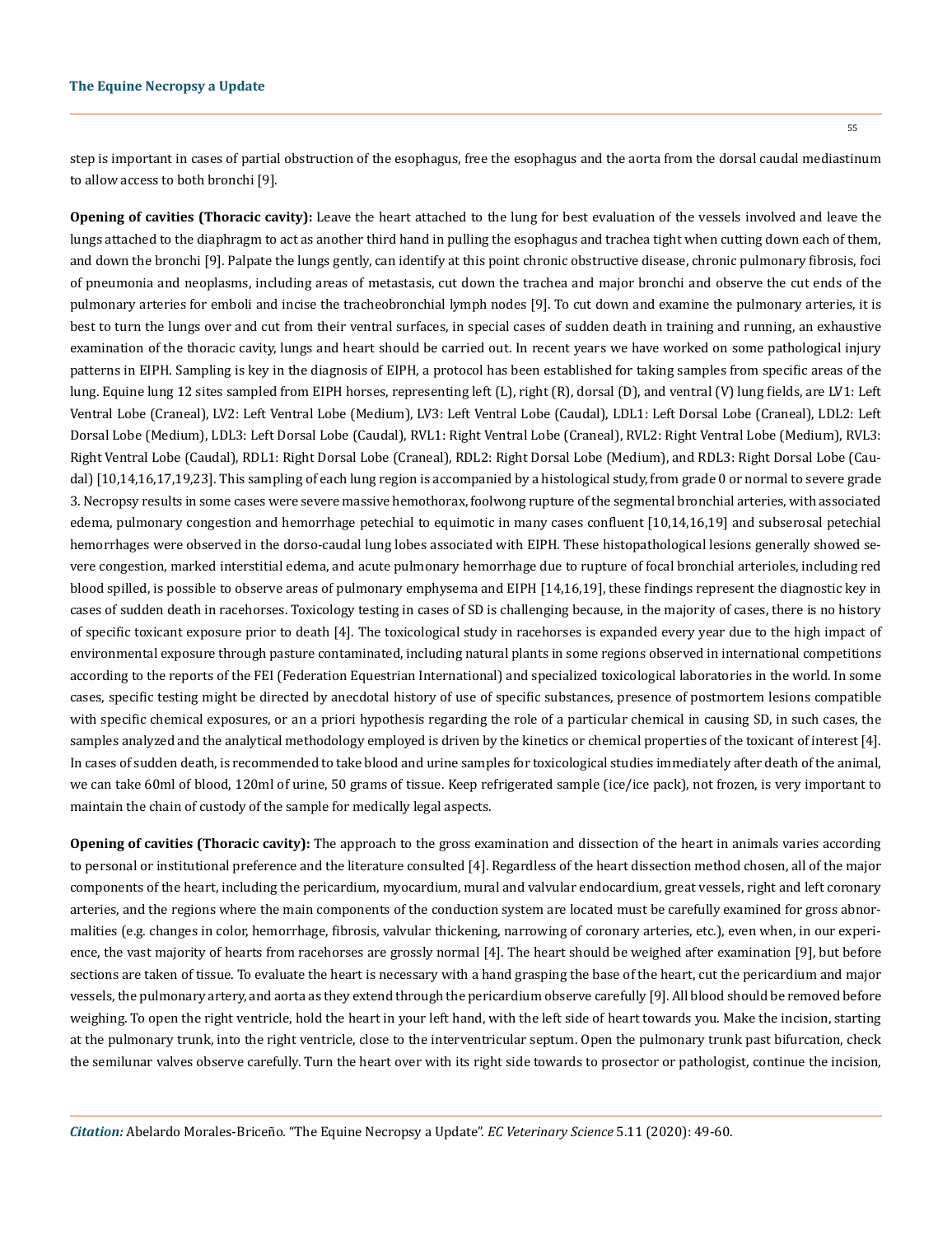following the interventricular septum, into the right atrium. Open the right ventricle and atrium, check the right atrioventricular valve, the orifices of the cranial vena cava, the caudal vena cava, the fossa ovalis, and the coronary sinus observe carefully. We have observed some cases of left ventricular hypertrophy associated with EIPH and sudden death. Open the left atrium and ventricle with a straight incision, incise through the parietal cusp of the left atrioventricular valve [9]. Check the left atrioventricular valve and openings to the pulmonary veins observe carefully. To open the aorta, insert the knife under the septal cusp of the left atrioventricular valve [17], noise through the wall of the atrium, out and down the aorta [17,19]. Check observe carefully the semilunar valves of the aorta, orifices, and right and left coronary arteries, orifice of the brachiocephalic trunk [17], observe carefully in obese and old horses it is possible to observe atheromatous changes (atheroma plaques) and aneurysms. Open the abdominal aorta and its major branches (mesenteries, iliacs, etc.) [9], consider equine verminous arteritis associated with parasite migrations in the horse, especially *Strongylus vulgaris*. Diab., *et al*. in 2017 [4] describe the key areas for heart sampling in cases of sudden death in horses, the histologic sampling protocol of the heart is composed of 11 routine samples plus any areas with gross abnormalities. H1- Right ventricular free wall. H2- Pulmonary artery semilunar valve. H3- Right atrial appendage. H4- Sinoatrial node region. H5- Left atrial appendage. H6- Left ventricular free wall. H7- Left ventricular papillary muscle 2 area. H9- Atrioventricular node region. H10- Interventricular septum. H11- Aortic semilunar valve, aorta [4].

**Opening of cavities (Brain, CNS):** Move the head to locate the atlanto-occipital joint, obtain CSF at this time, if required, from a dorsal or ventral approach [9]. Cut all of the soft tissues around the joint, insert the knife into the joint and transect the spinal cord and ligaments of the joint dorsally and ventrally, do not direct knife into brain proper. Remove the head in this point. To the right is a diagram showing the location of the brain in a dorsal view of the skull, dotted lines represent the lines of incision, remove the major muscle masses from inside the area of dotted lines [9]. Look into the foramen magnum to note the normal absence of the cerebellar vermis. One cut is transverse through the frontal bone, caudal to the zygomatic process of frontal bone. Place the head on its right side, another cut is sagittal, just medial to left occipital condyle. Place the head on its left side for one cut [9] and cut the olfactory peduncles, internal carotid arteries, and cranial nerves as the brain is removed, the trigeminal ganglion must be collected for the diagnosis of Herpesvirus type 1/4. In some cases if the brain is not to be kept, cut 1 cm transverse sections for inspection can be carefully evaluated fresh. The routine procedure of SNC is to make 7 transversal cuts: caudate n. (gl. Pallidus putamen), parietal cortex, hippocampus thalamus, cerebellum, mesencephalon, post. Colliculus and obex. To remove the pituitary gland: Pick up the dura from the basilar part of the occipital bone between the sawn condyles, pituitary adenomas are common in old horses from the age of 14, these tumors present the effect of mass occupying space producing neurological signs such as blindness, headache and ataxia, peel it forward to include the pituitary. Remember anatomical characteristics of the horse for the description of injuries.

**Neurological diseases:** In the horse can be difficult to assess in a field condition, there are several infectious and non-infectious causes of nervous system diseases (Bermudez., *et al*. 2005). In absence of exact diagnosis, it is more appropriate to call all these diseases Equine Neuromotor Syndrome (ENMS). Etiologies include viruses (Equine Herpesvirus Subtype 1/4, Equine Viral Encephalitis Venezuelan, Easter, Western and West Nile Virus), bacteria (*Enterobacteria*, *Streptococcus* spp.), parasites (*Sarcocystis neurona:* EPM, *Trypanosome evansi*), mycoses (*Fusarium moliniformes*, Mycotoxin *Fumonisine* responsible for Equine Leucoencephalomalacia, *Aspergillus* sp., *Phycomicetes* and *Dimorphic fungi*), degenerative diseases (Equine Motor Neurone Disease Syndrome), Immune-mediated/granulomatous (Caudal Equine Neuritis), intoxications (ionophores anticoccidiales, momensine, salinomycine, narazine, lasalosid, nicarbazine, heavy metals, lead, mercury, organophosphates, organ chlorates, insecticides, herbicides and fungicides) [2,3]. In neurological cases, a multidisciplinary study is recommended and the taking of samples is key in the morphological and etiological diagnosis of the cause of death of the horse. A detailed clinical neurological evaluation, hematology, viral serology, (EVR, EEV, EEE, WEE, WNV), parasitology (*Trypasonoma* sp., *Babesia* sp., *Erhlichia* sp.), CSF analysis (sediment, biochemistry, microbiology, EPM and immunology); necropsy (viral isolation from brain, cerebellum and cervical-thoracic-lumbar spinal cord), and general histological study and toxicological from liver, kidney, stomach content feed and pasture (mycotoxins: aflatoxins, fumonisines, ocratoxins, organophosphate, insecticides, fungicides, herbicides, ionophores, heavy metals, peroxides levels in feed), blood, urine and environmental samples (water, food, hay, natural hay, soil samples).

*Citation:* Abelardo Morales-Briceño*.* "The Equine Necropsy a Update". *EC Veterinary Science* 5.11 (2020): 49-60.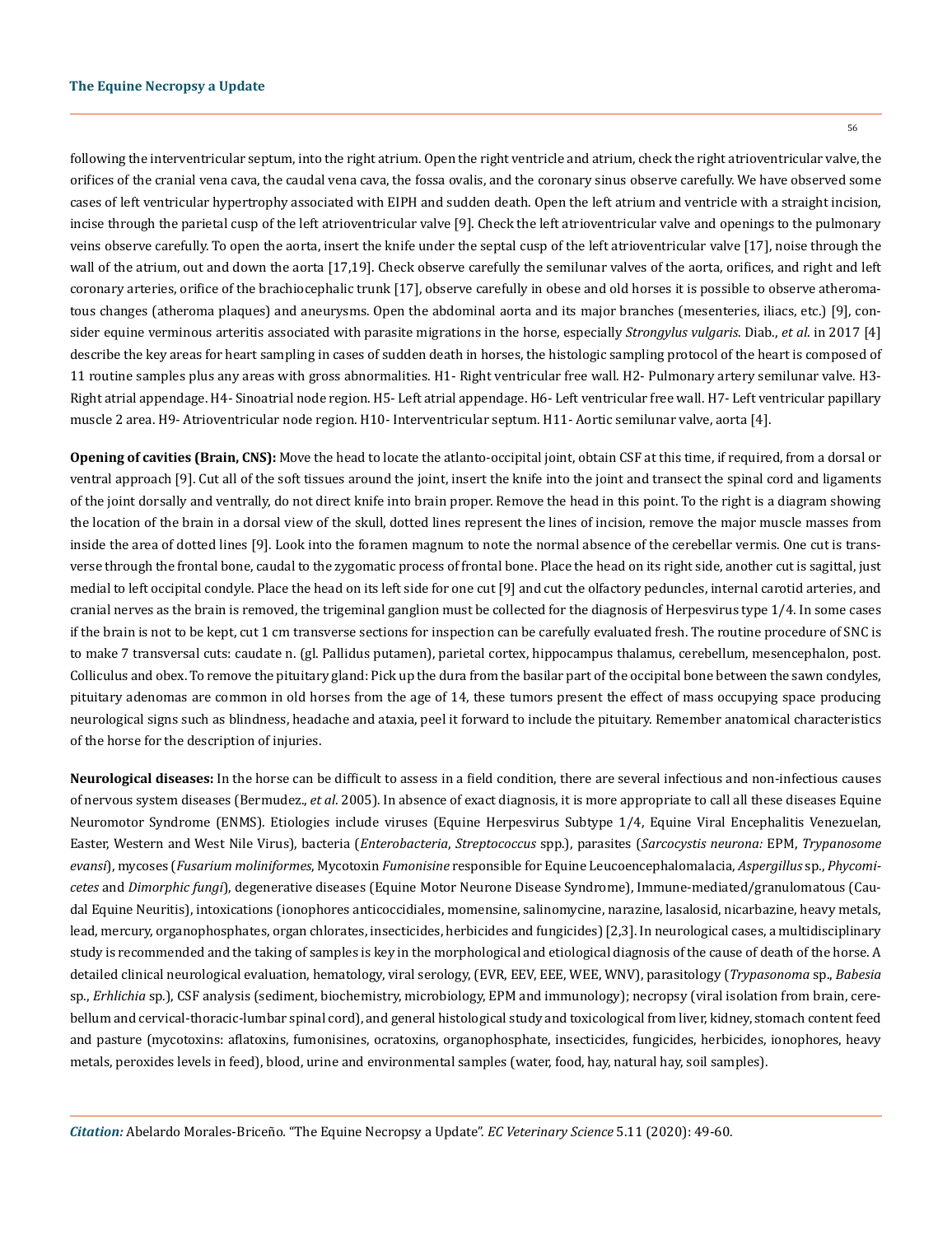57

**Equine field necropsy:** Being able to conduct an equine field necropsy in a safe and proficient manner is a helpful skill for the equine practitioner, use of a systematic process enables the practitioner to develop a familiarity with normal anatomic positioning and tissue appearance such that abnormalities are quickly identified [6], most of the necropsies and sampling performed by practicing veterinarians are in the field, thus requiring systematic expertise. The equine field necropsy: This technique has been described by AAEP [20,21]. The horse is placed in left lateral recumbency and examined for overall body condition, any wounds or external abnormalities should be noted, begin the necropsy by making a curving paracostal incision through the paralumbar fossa and ending at the xyphoid. Enter the abdominal cavity but avoid puncturing any underlying bowel [21], this will allow easy opening of the abdominal and thoracic cavity for in situ evaluation and sampling. This can be particularly difficult when substantial gas distention is present (in most cases of acute abdominal crisis (colic), and careful incision through each separate layer of abdominal musculature can help prevent inadvertent puncture [21]. Extend the incision cranially by coursing between the front limbs and up the ventral neck, carefully avoid incising the jugular vein, ending at the mandibular symphysis, make a second vertical incision behind the shoulder, just caudal to the triceps, starting ventrally, sharply dissect the skin and Latissimus dorsi from the rib cage, and carefully avoid puncturing the diaphragm [21], this will allow us to know the thoracic pressure and rule out pneumothorax associated with traumatic events and/pneumonia and pleuropneumonia. The resulting muscular flap can be reflected dorsally to expose the abdominal cavity and rib cage to examine the cardiopulmonary system observe carefully in-situ, make a stab incision into the diaphragm near the sternum [21]. Suction of air into the incision or cut carefully confirms negative pressure within the thorax, cut away the diaphragm along its attachment to the thoracic wall observe carefully. Using rib cutters, transect each rib at its ventral and dorsal attachment and reflect the ribcage cranially, maintaining muscular attachment cranially will aid in the replacement of the rib cage back into position for later closure [21]. The lungs can be examined in situ or removed from the chest for evaluation detailed. The heart may be removed and opened for inspection of all chambers and valves, observe carefully, disseminated intravascular coagulation and subepicardial petechial hemorrhage are common in colic and septicemia. Dissect through the ventral neck incision to expose the trachea and esophagus, consider the thyroid and parathyroid glands. Reflection of the limb will provide a better view of the cranial thorax and thoracic inlet, but it may also make incision closure and replacement of limbs back into normal anatomic position after necropsy difficult [21]. The entire "pluck" (tongue, larynx, trachea, esophagus, heart, and lungs) may also be removed en masse for complete evaluation in detail and sampling. Gastrointestinal tract, must be carefully evaluated, remembering that the first cause of death in horses is gastrointestinal accidents (colic), evaluate abdominal viscera for abnormalities in location and appearance before removal from the abdomen. To examine locate the pelvic flexure and exteriorize the large colon, laying it alongside the carcass and continue removal of the large colon from the abdomen makes evaluation easier and allows better visualization of the remaining abdominal organs. The entire length of the small intestine and small colon rule out torsion, incarceration, intussusceptions and volvulus, should be examined as well as the liver, spleen, both kidneys, adrenals and urogenital tract. To extract the brain, should consider personal biosecurity there are many potentially zoonotic pathogens such as equine encephalitis, rabies among other pathogens, first remove the skin and muscles from the dorsal skull, use a hack saw to make a transverse cut through the frontal bone just dorsal to the eyes, and then form a triangle by connecting the first cut with points just medial to the occipital condyles [21], lift and remove the section of calvarium to expose the brain. Post-mortem examinations on animals potentially affected by these diseases should be performed by a diagnostic laboratory [21]. The field necropsy: an added service in rural veterinary medicine, in relation to necropsy costs, official and private services oscillate between 80 and 150\$, with the animal or corpse sent to the necropsy room of a diagnostic center, in case of necropsies with medico-legal connotations, including insured animals, prices range between 500\$ and 2500\$ [18], the necropsy service can generate financial income each year for the equine veterinarian. These prices may have a 15 to 20% increase in the field, taking into account travel to the examination site/ ranch (distance), and it may also vary according to the number of dead animals, which represents an added service for the field veterinarian/rural veterinarian, which somewhat increases the annual net economic gains for rural veterinary business.

Main features to include for each lesion: location, color, size., shape, consistency, texture, number or extent (%), content, odor, distribution and surface appearance [9].

*Citation:* Abelardo Morales-Briceño*.* "The Equine Necropsy a Update". *EC Veterinary Science* 5.11 (2020): 49-60.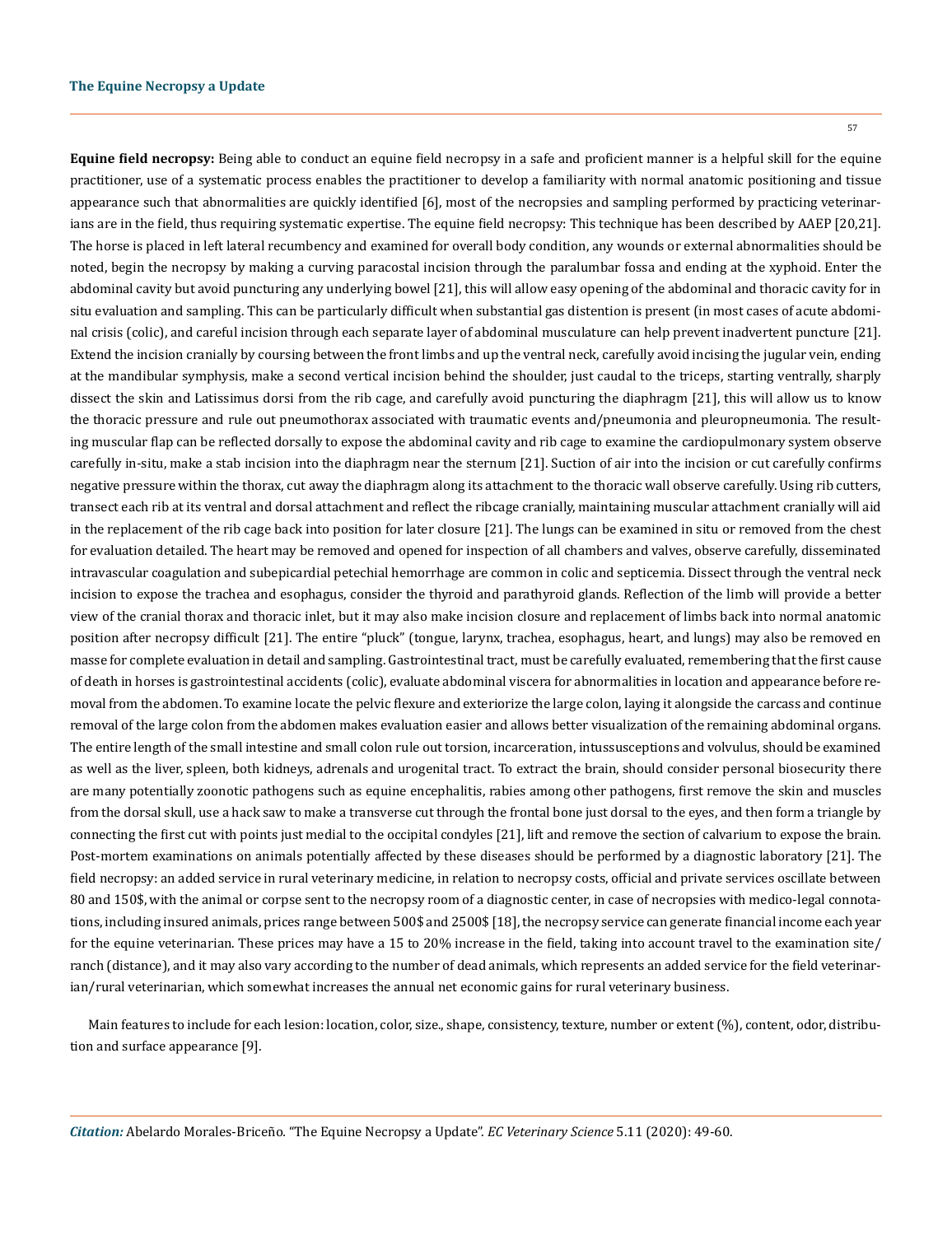Morphological descriptions and interpretations of lesions may include the following: Distribution: Organ: unilateral/bilateral, focal/ multifocal, locally/extensive; time: peracute, acute, subacute, chronic, chronic active; severity: minimal, moderated, severed; cause: verminous, bacterial, viral, traumatic; type: hemorrhagic, purulent, fibrinous [9].

**Collections of samples:** Sampling is key to diagnosis and needs support in the auxiliary branches of veterinary pathology (Bacteriology, virology, serology, parasitology, mycology, molecular biology, histopathology, electronic microscopic, toxicology). Tissue samples should be collected from organs of interest and any identified lesions. Samples should be no thicker than 0.5 cm and should be immersed in 10% neutral-buffered formalin (10:1 formalin to tissue ratio) to fix for histological evaluation (Ness, 2009), all sections for fixation should be less than 1/4" Inches (0.5 - 1.5 cm) thick [9]. When taking sections for histological study from paired organs, make the left side pieces longer or larger (not thicker) for easier identification later when being trimmed or described to pathologists, another way to do it is to put the samples in separate containers but it takes more time. As in any technique description, experience is needed to increase proficiency. Always take sections of all tissues with a sharp knife, never with a pair of scissors, for the small and large intestine you can use the enterotome. Routinely take tissue samples of liver, kidney, lung, and all lesions [9] in the collecting container. Brain and heart sections are indicated in a grossly negative necropsy as they may harbor non-grossly visible fatal lesions as well as in cases of sudden death. Certainly, other tissues than those listed are to be examined if lesions are suspected in them clinically. The fixation medium for histological study is Formaldehyde (Formaldehyde) at 10% for 24 - 48 hours and Bouin or Davidson. Once the necropsy was performed, the correct sample was taken and sent to the laboratory and we fulfilled our objective of a morphological and etiological diagnosis: diagnosis of the cause of death, diagnosis of infectious diseases, identification of risk factors, animal health status and establish corrective and preventive measures.

**Necropsy report**: Must contain the identification of the horse (microchip), clinic history, description of injuries, examinations, samples and laboratory tests, diagnosis and observations. For the detailed description of the injuries, must take into account: size, shape, surface, coloration, consistency and surface. The report of necropsy must contain the presumptive diagnosis and definitive diagnosis, with its comments, and the appreciations framed in the epicrisis of the case. Always remember that the necropsy report has legal connotations. In summary we have a corpse, we review its medical history, and we perform the external examination, opening of cavities, on-site inspection, and collection of samples. Remember step by step to perform a systematic necropsy to continue taking samples. Necropsy is a valuable diagnostic tool that can be performed in the field with relative ease by the field veterinarian with the support of the equine veterinary pathologist. The described method permits a thorough evaluation of the most common disorders in horses while maintaining a relatively intact carcass, making this a desirable procedure for both clinician and owner [21].

#### **Conclusion**

In conclusion the equine necropsy represents a post-mortem diagnostic tool in the horse, it can be performed by an equine practicing veterinarian in the field including taking samples and/or by an accredited veterinary pathologist in an official institution laboratory. The results of the necropsy identify the cause of death of the horse, its etiology and the associated risk factors, and establish preventive measures.

#### **Acknowledgments**

This project has been funded by Alshula Veterinary Pharmacy for Veterinary Service, Doha, Qatar.

# **Bibliography**

1. Barroeta C., *et al.* ["Risk Factors for Catastrophic Limb Injury incurred during racing for Venezuela's Thoroughbred racehorses 2000-](https://www.jarvm.com/articles/Vol17Iss2/Vol17%20Iss2Morales.pdf) 2011". *[The International Journal of Applied Research in Veterinary Medicine](https://www.jarvm.com/articles/Vol17Iss2/Vol17%20Iss2Morales.pdf)* 17.2 (2019): 100-107.

*Citation:* Abelardo Morales-Briceño*.* "The Equine Necropsy a Update". *EC Veterinary Science* 5.11 (2020): 49-60.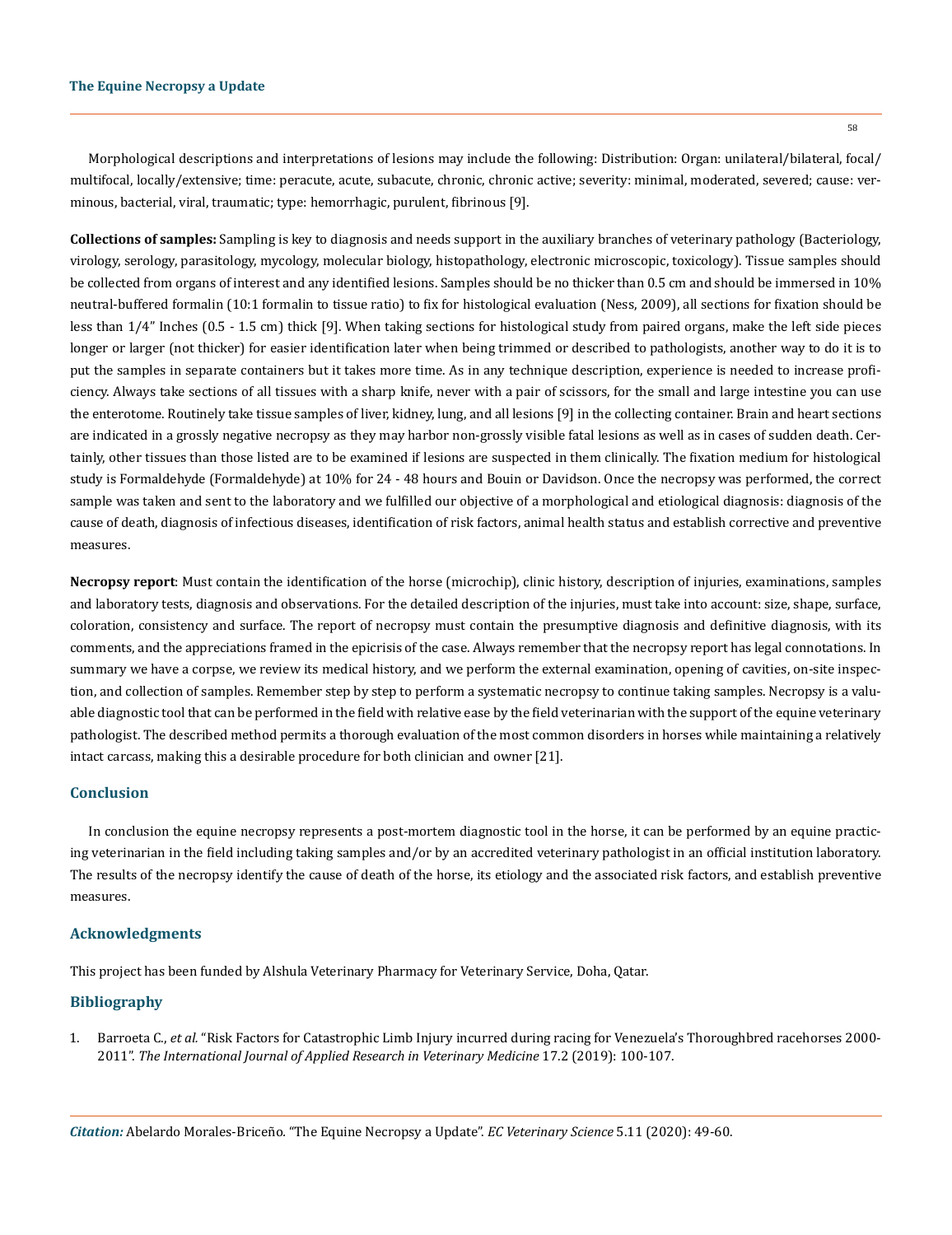- 2. Bermúdez V., *et al.* "Aspectos anatomopatologicos y toma de muestras para el diagnostico de Encefalitis Equina y Síndrome Neuromotor en caballos Pura Sangre de Carrera y otras razas equinas en Venezuela". Curso Internacional de Encefalitis Equina y Virus del Oeste del Nilo (WNV), Venezuela 2005 (2005): 1-4.
- 3. Bermúdez V., *et al.* "Equine Neuromotor Syndrome in Thoroughbreds and other Breeds in Venezuela A multidisicplinary Study". 9th Congress of the World Equine Veterinary Association". Proceedings Edited by Bakkoury M. and Dakkak A. Marrakech (2006): 62-62.
- 4. Diab S., *et al.* Journal of Veterinary Diagnostic Investigation 29.4 (2017): 442-449.
- 5. Engiles J., *et al.* ["A diagnostic pathologist's guide to carpal disease in racehorses".](https://pubmed.ncbi.nlm.nih.gov/28580838/) *Journal of Veterinary Diagnostic Investigation* 29.4 [\(2017\): 414-430.](https://pubmed.ncbi.nlm.nih.gov/28580838/)
- 6. Frank C., *et al. Veterinary Clinics of North America: Equine Practice Presents* 31.2 (2015): 233-245.
- 7. Johnson D. "Horse necropsy or Post-mortem Examination (PME)" (2014).
- 8. King M. "Necropsy: Searching for Answers" (1998).
- 9. King J., *et al.* "The Necropsy Book". The Internet-First University Press (2013): 259.
- 10. Latouche O., *et al.* ["Histopathological study of cardiopulmonary injury in eight Thoroughbred horses from a National Institute of](https://www.researchgate.net/publication/272163686_Histopathological_study_of_cardiopulmonary_injury_in_eight_Thoroughbred_horses_from_a_National_Institute_of_Racetracks_La_Rinconada_Caracas-Venezuela_July-August_2012)  [Racetracks "La Rinconada" Caracas-Venezuela, July-August 2012". Proceeding 13](https://www.researchgate.net/publication/272163686_Histopathological_study_of_cardiopulmonary_injury_in_eight_Thoroughbred_horses_from_a_National_Institute_of_Racetracks_La_Rinconada_Caracas-Venezuela_July-August_2012)<sup>th</sup> World Equine Veterinary Association WEVA Buda[pest-Hungary \(2013\): 1-2.](https://www.researchgate.net/publication/272163686_Histopathological_study_of_cardiopulmonary_injury_in_eight_Thoroughbred_horses_from_a_National_Institute_of_Racetracks_La_Rinconada_Caracas-Venezuela_July-August_2012)
- 11. [Merritt A. "The equine stomach: A personal perspective \(1963-2003\)". In 49 Annual Convention of the American Association of](https://www.cabdirect.org/cabdirect/abstract/20053193010)  [Equine Practitioners, New Orleans, Louisiana \(2003\): 1-27.](https://www.cabdirect.org/cabdirect/abstract/20053193010)
- 12. Morales A., *et al.* ["Pathological study and toxicology of 23 cases of sudden death associated with post-exercise induced pulmonary](https://www.researchgate.net/publication/258100299_Toxicology_and_Clinical_Study_of_Post_Race_Epistaxis_Associated_with_Exercise_Induced_Pulmonary_Hemorrhage_in_Thoroughbred_Race_Horses_at_the_Racecourse_Rinconada_Caracas_Venezuela)  [hemorrhage in Thoroughbred".](https://www.researchgate.net/publication/258100299_Toxicology_and_Clinical_Study_of_Post_Race_Epistaxis_Associated_with_Exercise_Induced_Pulmonary_Hemorrhage_in_Thoroughbred_Race_Horses_at_the_Racecourse_Rinconada_Caracas_Venezuela) *Veterinaria* 47.181 (2011): 35-39.
- 13. Johnson D. "Horse Necropsy or Post-mortem Examination (PME)". The Equine Necropsy: A Sensitive but Important Topic (2014).
- 14. Morales-Briceño A., *et al.* ["Hemorragia pulmonar inducida por el ejercicio". Patrones de lesiones patológicas en PSI de carreras".](https://dialnet.unirioja.es/servlet/articulo?codigo=5275534) *Equi[nus: Medicina y Cirugía Equina](https://dialnet.unirioja.es/servlet/articulo?codigo=5275534)* 39 (2014): 62-74.
- 15. [Morales A and Méndez A. "Síndrome Ulceroso Gástrico Equino. Aproximación clínico-patológica y patrones de reconocimiento his](https://www.researchgate.net/publication/283726713_Sindrome_Ulceroso_Gastrico_Equino_Aproximacion_clinico-patologica_y_patrones_de_reconocimiento_histopatologico)topatológico". *[Equinus: Medicina y Cirugía Equina](https://www.researchgate.net/publication/283726713_Sindrome_Ulceroso_Gastrico_Equino_Aproximacion_clinico-patologica_y_patrones_de_reconocimiento_histopatologico)* 41 (2015): 56-69.
- 16. Morales A., *et al.* ["Muerte súbita en caballos de alta competencia. Aspectos patológicos y serie de casos clínicos de revision".](https://dialnet.unirioja.es/servlet/articulo?codigo=5274667) *Equinus: [Medicina y Cirugía Equina](https://dialnet.unirioja.es/servlet/articulo?codigo=5274667)* 41 (2015): 48-62.
- 17. Morales A., *et al.* ["Sudden death, aortic rupture in horses, literature review, case studies reported and risk factors".](http://www.revistas.usp.br/bjvras/article/view/98298) *Brazilian Journal [of Veterinary Research and Animal Science](http://www.revistas.usp.br/bjvras/article/view/98298)* 52.4 (2015): 298-309.
- 18. Morales Briceño A., *et al.* ["La necropsia en campo: un servicio agregado en la medicina veterinaria rural".](http://www.scielo.org.co/pdf/rmv/n34s1/0122-9354-rmv-34-s1-00167.pdf) *Revue de Médecine Vétérinaire* [34 \(2017\): 167-180.](http://www.scielo.org.co/pdf/rmv/n34s1/0122-9354-rmv-34-s1-00167.pdf)
- 19. Morales Briceño A., *et al.* ["A retrospective study of causes for mortality of Thoroughbred horses in Caracas, Venezuela \(2008-2012\)".](https://www.scielo.br/scielo.php?pid=S0100-736X2018000500817&script=sci_arttext)  *[Pesquisa Veterinária Brasileira](https://www.scielo.br/scielo.php?pid=S0100-736X2018000500817&script=sci_arttext)* 38.5 (2018): 817-822.
- 20. Necropsy of Racehorses. General Guidelines. AAEP (2009).